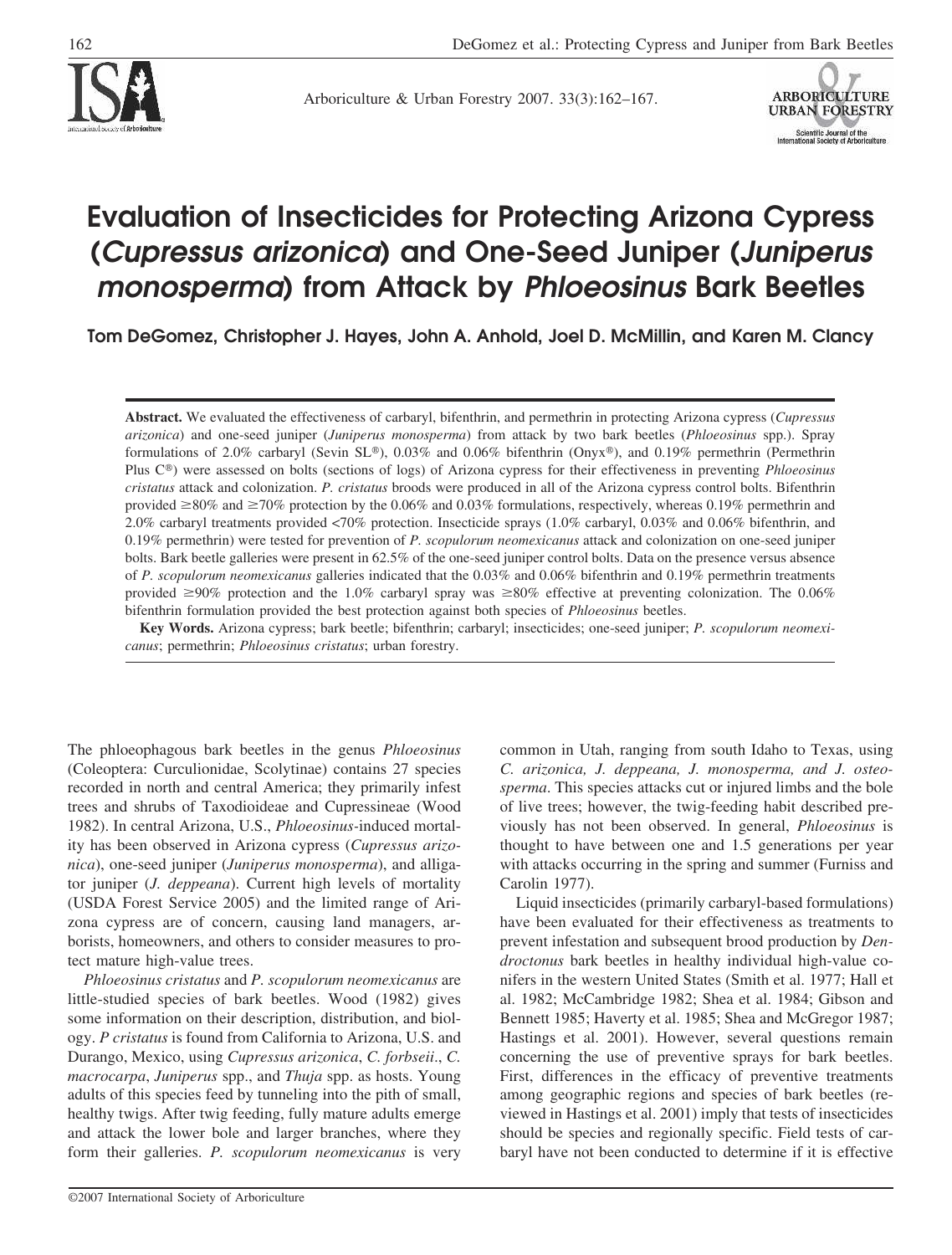in preventing successful *Phloeosinus* attack. In fact, no studies have been published on preventive treatments for any *Phloeosinus* species. in the southwestern United States. Second, the duration of efficacy for many of these preventive sprays remains untested. In previous studies, Hall et al. (1982) and Hastings et al. (2001) concluded that many of the carbaryl-based products may have residual activity of anywhere from 3 to 27 months. Finally, because there are doubts regarding the reregistration of carbaryl products, new insecticides should be tested (Haverty et al. 1998).

We evaluated several preventive insecticide sprays to address the issues associated with these regional and species differences in insecticide performance (DeGomez et al. 2006). The purpose of this study was to test the efficacy of carbaryl (Sevin SL®, Bayer Environmental Science, Montvale, NJ, U.S.) along with two synthetic pyrethroids, bifenthrin (Onyx®, FMC Corporation, Philadelphia, PA, U.S.) and permethrin (Permethrin Plus C®, Univar, Austin, TX, U.S.) in precluding *Phloeosinus* colonization of one-seed juniper and Arizona cypress.

#### **MATERIALS AND METHODS**

We conducted two experiments in the summer of 2004 to evaluate the efficacy of preventive insecticide treatments for protecting Arizona cypress and one-seed juniper from attack by *Phloeosinus* bark beetles. We generally followed the guidelines set forth by Shea et al. (1984) and Haverty et al. (1998) for testing insecticides against *Dendroctonus* bark beetles.

Bolts were used as surrogates for standing live trees because tree baits (i.e., pheromone lures or host tree compounds) for *Phloeosinus* spp. have not been developed. Also, *Phloeosinus* beetles are known to be attracted to and colonize fresh slash (Furniss and Carolin 1977), so we reasoned that using bolts would be the best method for successfully conducting a rigorous test of the preventive insecticides.

#### **Arizona Cypress Experiment**

This experiment was conducted approximately 2 km (1.2 mi) south of Pine, Arizona, on the Tonto National Forest

(N34°21.75', W111°25.72') between 1645 and 1707 m elevation (5,429 to 5,633 ft) from 14 June to 10 August 2004. The efficacy of four preventive spray formulations was tested: 0.19% permethrin with cellulose additive (Permethrin Plus  $C^{\circledast}$ ), 0.03% and 0.06% bifenthrin (Onyx<sup>®</sup>), and 2.0% carbaryl (Sevin  $SL<sup>®</sup>$ ). Bolts 1 m (3.3 ft) in length, with 7 to 20 cm (2.8 to 8 in) diameters, were cut from freshly felled pole-sized Arizona cypress trees. Bolts were arranged in a randomized block design; each block consisted of four treatment bolts plus one control bolt placed horizontally on the ground with 0.25 m (0.83 ft) between the bolts and fresh host tree slash surrounding the block. Treatment blocks (24 replicates) were located next to existing roads with 50 m (165 ft) between blocks. To ensure that a sufficient number of beetles would be present in the vicinity of each block, we selected a stand containing Arizona cypress with epidemic levels of *Phloeosinus cristatus*. The insecticide sprays were applied to the point of runoff to bolts lying on the ground with an Ortho (Scotts Company, New York Mills, NY, U.S.) lawn and garden pesticide sprayer. Each insecticide formulation had its own sprayer to prevent cross-contamination. Approximately 200 mL (≈6 fl oz) of formulated insecticide was used on each bolt. For the formulations of carbaryl, we tested the water for pH and added vinegar to bring the water to a pH of 7.0.

Bark beetle attacks, defined as discreet piles of boring dust, were recorded weekly for ≈8 wk until 80% of the control bolts had sustained attacks (10 August 2004). At this point, all the bolts were moved from the study site to a shaded area behind the Northern Arizona University (NAU) greenhouse (Flagstaff, AZ). Once beetle exit holes were observed, the bolts were completely peeled and the *P. cristatus* galleries present were counted. Nuptual chambers and egg and larval galleries were all counted as a single gallery.

#### **One-Seed Juniper Experiment**

The experiment was conducted on the NAU/Arizona State Land Department Centennial Forest north of Flagstaff, Arizona (N35°32.77', W111°45.52') at an elevation of 1920 to 1950 m (6,336 to 6,435 ft) from 4 April to 20 July 2004. This

**Table 1. Efficacy of preventive spray formulations in protecting Arizona cypress bolts from attack by** *Phloeosinus cristatus* **bark beetles.**

| Insecticide |          | No. of Arizona Cypress Bolts |                       |                  |                 | P value for rejecting binomial test $H_0$ that<br>proportion of successes was $\geq$ to: |         |         |
|-------------|----------|------------------------------|-----------------------|------------------|-----------------|------------------------------------------------------------------------------------------|---------|---------|
|             |          | Tested                       | Failures <sup>y</sup> | <b>Successes</b> | Percent success | 0.90                                                                                     | 0.80    | 0.70    |
| Control     |          | 23                           | 23                    |                  | $0.0\%$         | < 0.001                                                                                  | < 0.001 | < 0.001 |
| Bifenthrin  | 0.03%    | 24                           | $\overline{1}$        | 13               | 54.2%           | < 0.001                                                                                  | 0.002   | 0.071   |
| Bifenthrin  | $0.06\%$ | 24                           | 8                     | 16               | 66.7%           | < 0.001                                                                                  | 0.084   |         |
| Permethrin  | 0.19%    | 24                           | 13                    | 11               | 45.8%           | < 0.001                                                                                  | < 0.001 | 0.009   |
| Carbaryl    | $2.00\%$ | 24                           | 18                    | 6                | $25.0\%$        | < 0.001                                                                                  | < 0.001 | < 0.001 |

Expection is more accurately described as "failing to accept the null hypothesis,  $H_0$ ."<br>Treatment failure defined as presence of *P* cristatus galleries in an individual bolt

Treatment failure defined as presence of *P. cristatus* galleries in an individual bolt.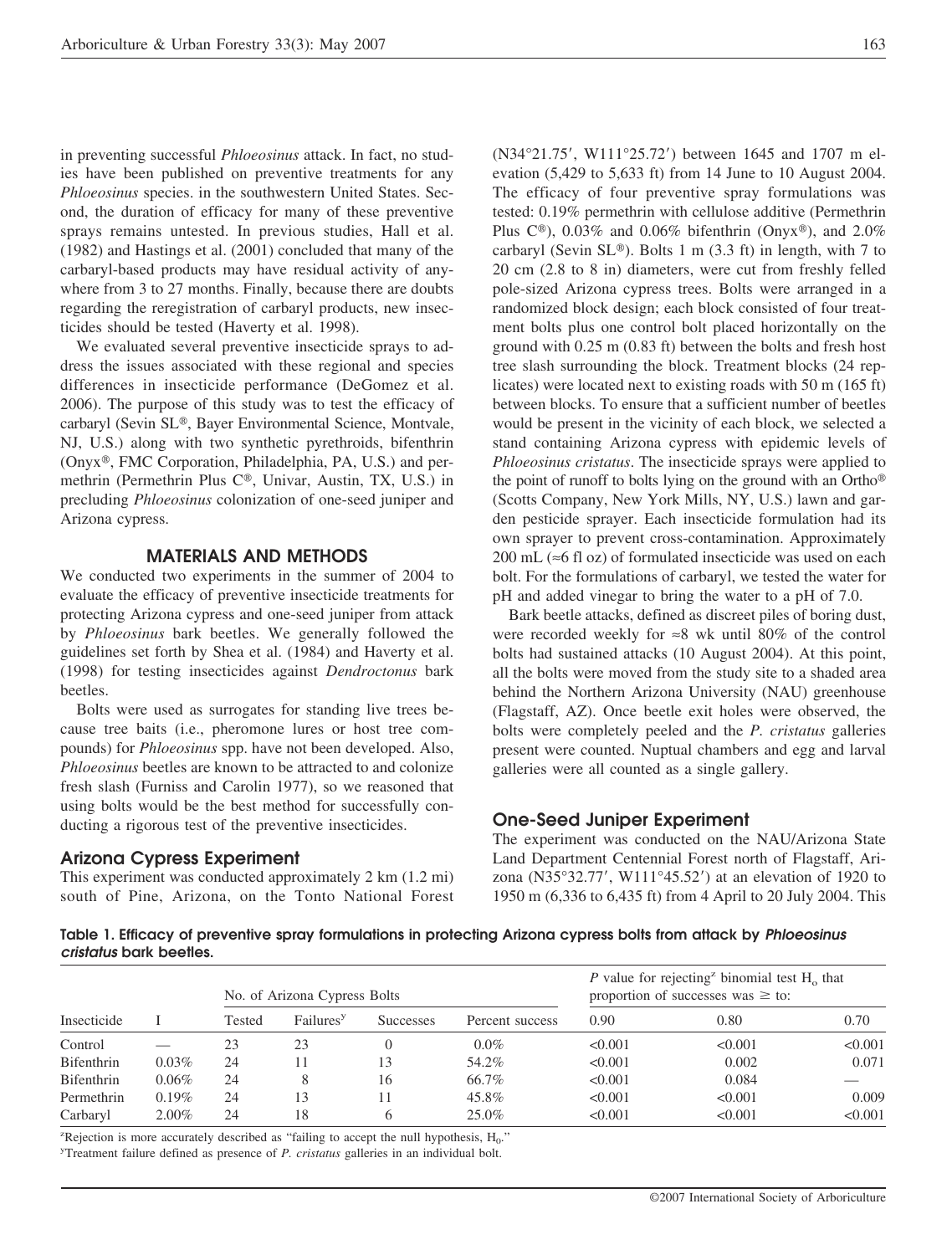study tested the efficacy of the following four preventive spray formulations: 0.19% permethrin with cellulose additive (Permethrin Plus  $C^{\circledast}$ ), 0.03% and 0.06% bifenthrin (Onyx<sup>®</sup>), and  $1.0\%$  carbaryl (Sevin SL®). Bolts 1.25 m (4.13 ft) in length and 7 to 20 cm (2.8 to 8 in) in diameter were cut from freshly felled pole-sized juniper trees. Bolts were arranged in the same randomized block design previously described for the Arizona Cypress Experiment. The 24 treatment blocks were located next to existing roads with 50 to 100 m (165 to 330 ft) between blocks. The stand contained evidence of elevated levels of *Phloeosinus* beetles but not high tree mortality. Beetles were identified as *P. scopulorum neomexicanus*.

Insecticides were applied as in the Arizona Cypress Experiment described previously. Bolts were checked for attacks biweekly for  $\approx$ 15 weeks through 20 July 2004. Attacks by *P. scopulorum neomexicanus* had stopped by this time, most likely as a result of excessive phloem desiccation. All the bolts were brought back to the NAU greenhouse at this point for peeling and evaluation of brood production like in the Arizona Cypress Experiment. When the logs were peeled, we discovered that they did not have completely developed *P. scopulorum neomexicanus* galleries. Instead, the galleries were composed of nuptial chambers, egg galleries (including egg notches), and occasional short, undeveloped larval tunnels. Because this was observed throughout all of the bolts, we assumed that successful larval development was precluded as a result of phloem desiccation. Therefore, we counted a fully developed nuptual chamber accompanied by an egg gallery as a successful colonization.

## **Determination of Insecticide Efficacy**

We assumed that bolts treated with insecticides had sufficient attack pressure if  $\geq 60\%$  of the untreated control bolts had evidence of successful beetle colonization (i.e., *Phloeosinus* galleries were present) (Shea et al. 1984; Haverty et al. 1998). However, because bolts were used as surrogates for live trees, our measure of failure or success was based on the presence or absence of *Phloeosinus* galleries (i.e., successful defense absence of *Phloeosinus* galleries) rather than the tree being dead or alive at the end of the experiment.

We used one-sample proportion (i.e., binomial) tests (Analytical Software 2000) to determine if each of the insecticide treatments (and the untreated control) provided a protection rate of  $\geq$ 90% (i.e., H<sub>0</sub>: p [proportion successes]  $\geq$ 0.90, H<sub>A</sub>:  $P < 0.90$ ,  $\alpha = 0.05$ ). The data used for the tests were the number of independent trials (i.e., the number of cypress or juniper bolts tested for each treatment), the number of bolts that were successes (i.e., there were no *Phloeosinus* galleries present), and the probability of success per trial (between 0 and 1). If we failed to accept the null hypothesis,  $H_0$ , that the protection rate was  $\geq 90\%$  (i.e., the *P* value for the binomial test was <0.05), then we conducted another test to decide if the treatment provided a protection rate  $\geq 80\%$ . If the *P* value

©2007 International Society of Arboriculture

for the  $\geq 80\%$  protection rate test was also <0.05, we conducted one more test to see if the protection rate was  $\geq 70\%$ .

We also analyzed data on the number of *Phloeosinus* galleries present per  $1000 \text{ cm}^2$  (160 in<sup>2</sup>) of bark surface area on each bolt. First, we used a Kruskal-Wallis analysis of vari-



**Figure 1. Variation in density of** *Phloeosinus* **bark beetle galleries per 1000 cm2 (160 in2 ) of bark surface area per Arizona cypress (A) or one-seed juniper (B) bolt for spray formulations of four insecticide treatments plus an untreated control. Bars with different letters indicate significant differences (analysis of variance on ranks, Dunn's** method,  $\alpha = 0.05$ ).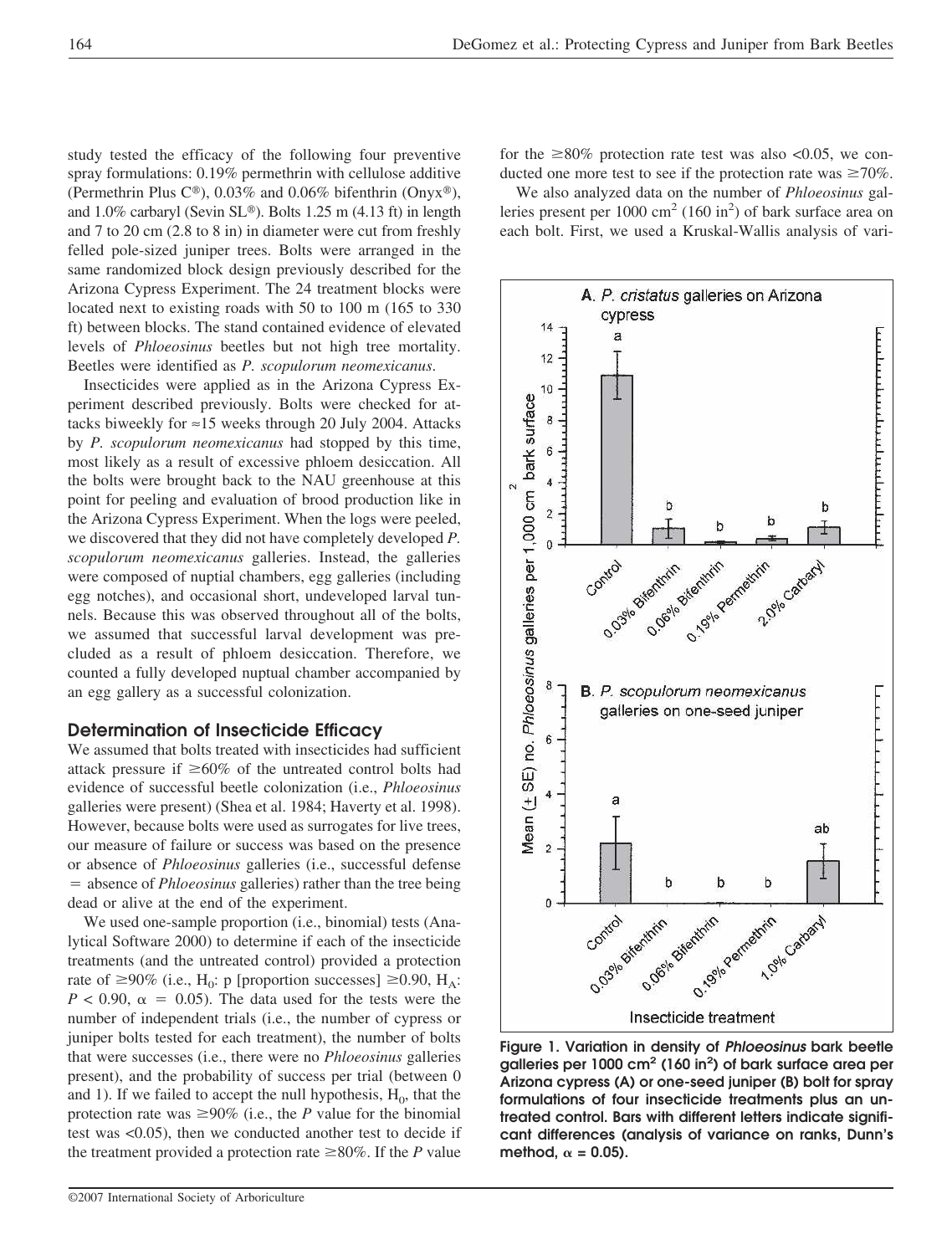ance on ranks to determine if there were differences among the treatments ( $\alpha = 0.05$ ) (Systat Software Inc. 2004). If the overall analysis of variance was significant, we used Dunn's test to conduct pairwise comparisons of all treatment means  $(\alpha = 0.05)$  (Systat Software Inc. 2004).

## **RESULTS AND DISCUSSION**

## **Arizona Cypress Experiment**

This study exceeded the 60% criterion for test rigor; 100% of the control bolts had *P. cristatus* galleries present (Table 1). None of the insecticide treatments provided  $\geq 90\%$  protection  $(P < 0.001)$ . The 0.06% bifenthrin treatment had a  $\geq 80\%$ protection rate  $(P = 0.084)$  and the 0.03% bifenthrin provided  $\geq 70\%$  protection (*P* = 0.071). The 0.19% permethrin and the 2.0% carbaryl treatments had protection rates <70%  $(P \le 0.009)$ . All the treatments had lower densities of *P*. *cristatus* galleries compared with the control, but none of the spray treatments differed significantly from each other (Figure 1A). One of the control bolts was most likely removed from the study site by vandals.

#### **One-Seed Juniper Experiment**

In this experiment, 62.5% of the control bolts had *P. scopulorum neomexicanus* galleries, thus meeting our 60% criterion for test rigor (Table 2). The 0.03% and 0.06% bifenthrin and the 0.19% permethrin sprays all provided  $\geq$ 90% protection ( $P \ge 0.691$ ), and they had gallery densities lower than the control (Figure 1B). The 1.0% carbaryl treatment had  $\geq$ 80% protection (*P* = 0.161), but the gallery density for this treatment did not differ from the control or any of the other treatments (Figure 1B). Identification tags from two of the bolts of the 0.03% bifenthrin, 0.06% bifenthrin, and the 0.19% permethrin and one bolt of the 2.0% carbaryl were lost during the transport of the bolts from the field to Northern Arizona University greenhouse complex.

The 0.06 and 0.03% bifenthrin, 0.19% permethrin, and 2.0% carbaryl (2.0% carbaryl only tested against *P. cristatus*) all performed well in terms of bark beetle attack pressure; gallery densities were reduced 10-fold compared with the controls. It is our opinion that under a natural setting (nonbaited live trees), these insecticide treatments would provide sufficient protection.

The 2.0% carbaryl formulation tested in the Arizona Cypress Experiment had mixed results. Although it provided <70% protection of the bolts (Table 1), it reduced gallery density significantly compared with the control (Figure 1A). The inadequate protection could have been caused by poor bark coverage or penetration by the formulation we used; the bark on the younger wood of Arizona cypress tree boles is smooth and waxy, which may have caused coverage problems. Protection rates might be improved by adding spreaders and stickers to this formulation.

The 1.0% carbaryl treatment in the one-seed juniper experiment provided  $\geq 80\%$  protection (Table 2), but it did not significantly reduce overall gallery density (Figure 1B). These results prevent us from recommending 1.0% carbaryl sprays for prevention of *Phloeosinus* spp. attacks.

Questions still remain regarding the duration of the residual activity of these treatments. Two percent carbaryl formulations have been shown to be effective for one to three beetle flight seasons in western bark beetle species (Gibson 1977; Shea et al. 1984; Haverty et al. 1985; Werner et al. 1986). Environmental factors that affect the breakdown of pesticide treatments on the bole of a tree, e.g., sunlight and air temperature, can vary widely from site to site and regionally. DeGomez et al. (2006) reported that the residual activity of 0.06% and 0.12% bifenthrin (Onyx®), 2.0% carbaryl (Sevin  $SL<sup>®</sup>$ ), and 0.19% permethrin (Permethrin plus  $C<sup>®</sup>$  with cellulose additive) sprays applied to ponderosa pine (*Pinus ponderosa* Dougl ex. Laws.) bolts in northern Arizona was still effective against pine engraver (*Ips* spp.) beetles 13 months after treatment. A conservative estimate for length of effectiveness for the bifenthrin and permethrin treatments would be one full *Phloeosinus* beetle flight season, when sprays are applied just before beetle flight in the spring. The residual activity may extend for another year, but we cannot predict the level of protection that might be provided from this experiment.

**Table 2. Efficacy of preventive spray formulations in protecting one-seed juniper bolts from attack by** *Phloeosinus scopulorum neomexicanus* **bark beetles.**

| Insecticide | Percent active | No. One-Seed Juniper Bolts |                       |                  |                 | P value for rejecting <sup>2</sup> binomial test $p_{0}$<br>that proportion of successes was $\geq$ to: |         |         |
|-------------|----------------|----------------------------|-----------------------|------------------|-----------------|---------------------------------------------------------------------------------------------------------|---------|---------|
|             | ingredient     | Tested                     | Failures <sup>y</sup> | <b>Successes</b> | Percent success | 0.90                                                                                                    | 0.80    | 0.70    |
| Control     |                | 24                         | 15                    |                  | $37.5\%$        | < 0.001                                                                                                 | < 0.001 | < 0.001 |
| Bifenthrin  | $0.03\%$       | 22                         |                       | 22               | 100.0%          | 0.887                                                                                                   |         |         |
| Bifenthrin  | $0.06\%$       | 22                         |                       | 21               | $95.5\%$        | 0.691                                                                                                   |         |         |
| Permethrin  | $0.19\%$       | 22                         |                       | 22               | 100.0%          | 0.887                                                                                                   |         |         |
| Carbaryl    | $.00\%$        | 23                         |                       | 16               | 69.6%           | 0.002                                                                                                   | 0.161   |         |

Expection is more accurately described as "failing to accept the null hypothesis,  $H_0$ ."<br>Treatment failure defined as presence of P, sconularum neomericanus galleries in an

Treatment failure defined as presence of *P. scopulorum neomexicanus* galleries in an individual bolt.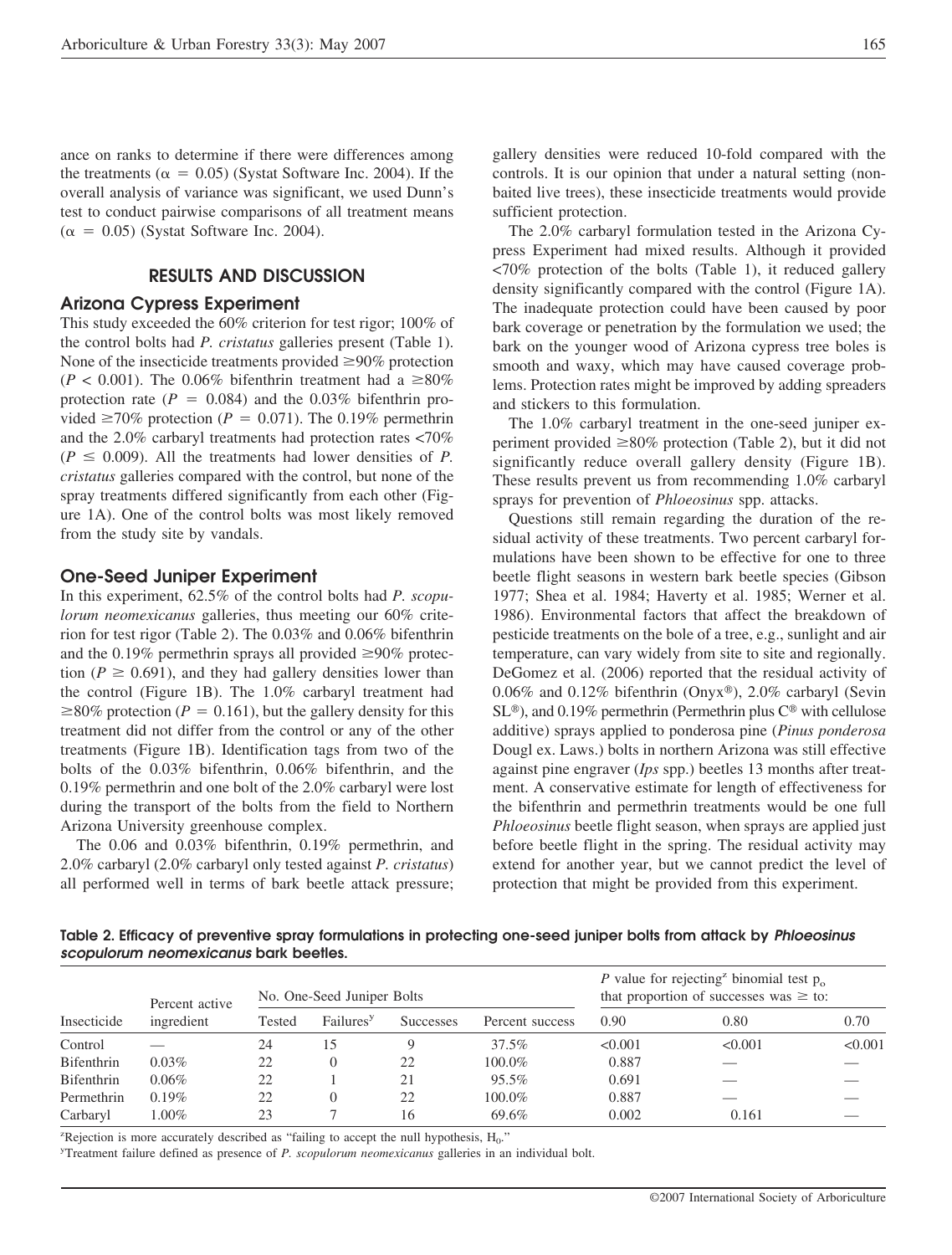These results may have economic consequences when selecting which insecticide to use given that the base cost of using these insecticides is highly variable. We estimate that  $\approx$ 13 L (3.4 gal) of mixed insecticide would be used on individual cypress or one-seeded juniper trees. The cost of the insecticide to spray a tree would vary from \$7.00 (U.S.) for the 2.0% carbaryl to \$5.40 for the 0.06% bifenthrin and \$1.80 for the 0.19% permethrin (with cellulose additive). The permethrin was one-fourth the cost of the 2.0% carbaryl and one-third the cost of the 0.06% bifenthrin. We assume that other permethrin products without the cellulose additive, labeled for bark beetle control, would have similar efficacy to the Permethrin Plus  $C^{\circledast}$  that we tested for practically the same cost per tree. We caution against using insecticides that are not specifically labeled and formulated for protection against bark beetles because they will be ineffective and economically disappointing.

**Acknowledgments.** We thank the Northern Arizona University/ Arizona State Land Department Centennial Forest and the U.S. Forest Service for permitting this research on public lands. We are grateful to the following people who assisted during various phases of the project: Brad Blake, Vernon Bunker, T. Seth Davis, Kai DeGomez, Amanda Garcia, Leon Kie, Andrew Miller, Kate Murray, Michelle Shaffer, and Andrew Somerville. This research was supported in part by the Western Bark Beetle Initiative (Participating Agreement 04-PA-11221615-160 between the Rocky Mountain Research Station [K.M.C.] and the University of Arizona [T.E.D.]); Gary Cramer, FMC, Philadelphia, PA; and Christy Davie, Univar, Kirkland, WA. Use or mention of a proprietary product does not constitute an endorsement by the University of Arizona or the U.S. Department of Agriculture Forest Service.

## **LITERATURE CITED**

- Analytical Software. 2000. Statistix 7 User's Manual. Tallahassee, FL.
- DeGomez, T.E., C.J. Hayes, J.A. Anhold, J.D. McMillin, K.M. Clancy, and P.P. Bosu. 2006. Evaluation of insecticides for protecting southwestern ponderosa pines from attack by engraver beetles (Coleoptera: Curculionidae, Scolytinae). Journal of Economic Entomology 99: 393–400.
- Furniss, R.L., and V.M. Carolin. 1977. Western Forest Insects. United States Department of Agriculture Miscellaneous Publication 1339, Washington, DC.
- Gibson, K.E. 1977. Results of a pilot study to test the efficacy of three insecticides in preventing attacks by mountain pine beetle in lodgepole pine. United States Forest Service, Intermountain Regional Office Report 18 pp.
- Gibson, K.E., and D.D. Bennett. 1985. Carbaryl prevents attacks on lodgepole pine by the mountain pine beetle. Journal of Forestry 83:109–112.
- Hall, R.W., P.J. Shea, and M.I. Haverty. 1982. Effectiveness of carbaryl and chlorpyrifos for protecting ponderosa pine

from attack by the western pine beetle (Coleoptera: Scolytidae). Journal of Economic Entomology 75:504–508.

- Hastings, F.L., E.H. Holsten, P.J. Shea, and R.A. Werner. 2001. Carbaryl: A review of its use against bark beetles in coniferous forests of North America. Environmental Entomology 30:803–810.
- Haverty, M.I., P.J. Shea, and R.W. Hall. 1985. Effective residual life on carbaryl for protecting ponderosa pine from attack by the western pine beetle (Coleoptera: Scolytidae). Journal of Economic Entomology 78:197–199.
- Haverty, M.I., P.J. Shea, J.J. Hoffman, J.M. Wenz, and K.E. Gibson. 1998. Effectiveness of esfenvalerate, cyfluthrin, and carbaryl in protecting individual lodgepole pines and ponderosa pines from attack by *Dendroctonus* spp. Pacific Southwest Research Station Forest Service United States Department of Agriculture Research Paper PSW-RP-237.
- McCambridge, W.F. 1982. Field tests of insecticide to protect ponderosa pine from mountain pine beetle (Coleoptera: Scolytidae). Journal of Economic Entomology 75: 1080–1082.
- Shea, P.J., and M.D. McGregor. 1987. A new formulation and reduced rates of carbaryl for protecting lodgepole pine from mountain pine beetle attack. Western Journal of Applied Forestry 2:114–116.
- Shea, P.J., M.I. Haverty, and R.C. Hall. 1984. Effectiveness of fenitrothion, and permethrin for protecting ponderosa pine trees from attack by the western pine beetle. Journal of the Georgia Entomological Society 19:427–433.
- Smith, R.H., G.C. Trostle, and W.F. McCambridge. 1977. Protective spray tests on three species of bark beetle in western United States. Journal of Economic Entomology 70:119–125.
- Systat Software, Inc. 2004. SigmaStat 3.1 User's Manual. Systat Software, Inc., Point Richmond, CA.
- U.S. Department of Agriculture Forest Service (USDA Forest Service). 2005. Forest insect and disease conditions in the southwestern region, 2004. USDA Forest Service Southwestern Region R3-05-01.
- Werner, R.A., F.L. Hastings, E.H. Holsten, and A.S. Jones. 1986. Carbaryl and lindane protect white spruce (*Picea glauca*) from attack by spruce beetle (*Dendroctonus rufipennis*) (Coleoptera: Scolytidae) for three growing seasons. Journal of Economic Entomology 79:1121–1124.
- Wood, S.L. 1982. The Bark and Ambrosia Beetles of North and Central America (Coleoptera: Scolytidae), a Taxonomic Monograph. Great Basin Naturalist Memoirs No. 6.

*Tom DeGomez (corresponding author) University of Arizona School of Natural Resources NAU Box 15018 Flagstaff, AZ 86011-0001, U.S. degomez@ag.arizona.edu*